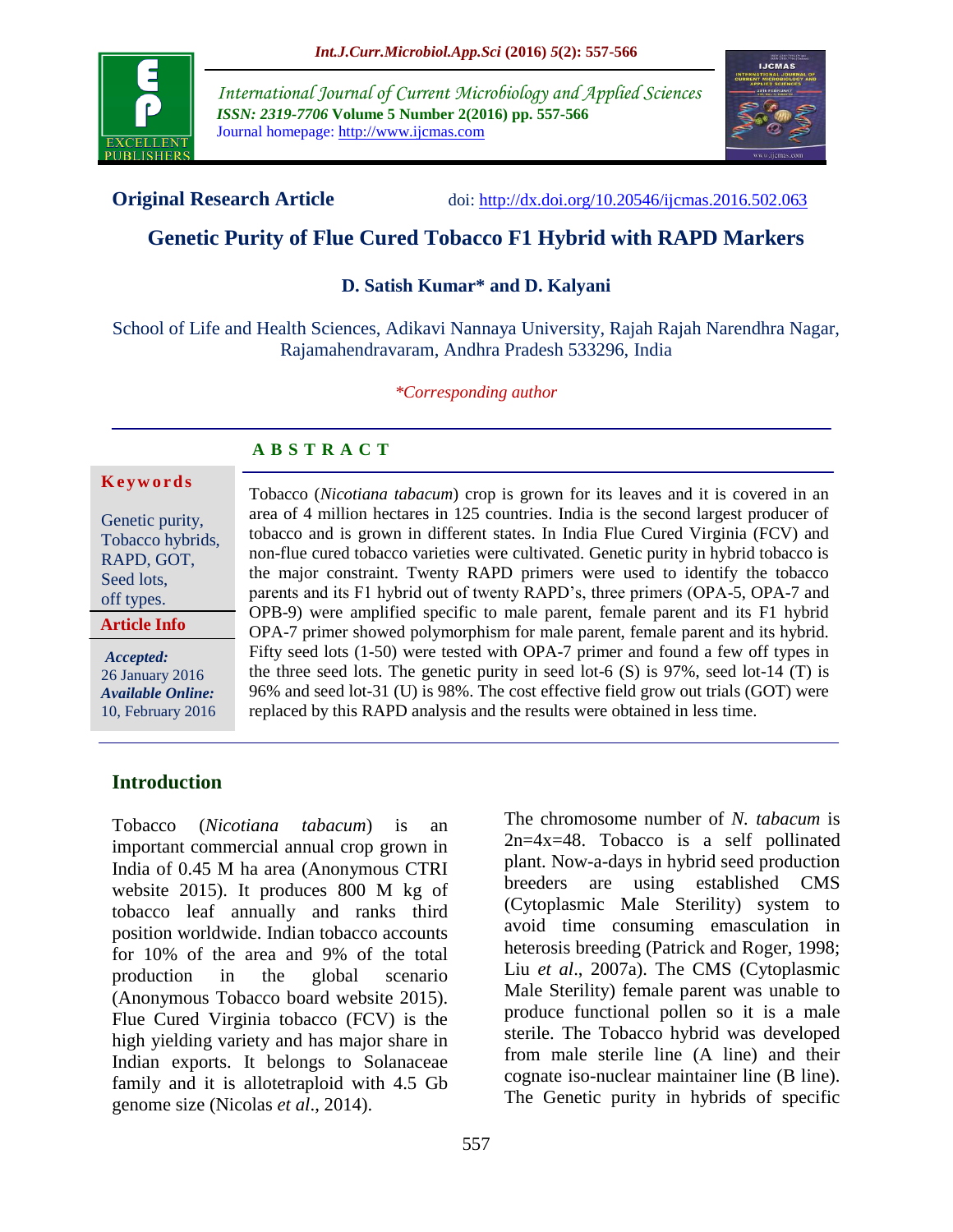combination is very important aspect in commercial hybrid seed production to satisfy farmer, seed certify agencies, variety registration system and for plant variety and farmer's rights (PVP&R) protection. There is a chance of mixture of other seeds in that seed lot or out crossing is possible and it is also very important to identify or characterize both the parents and hybrid. Generally in hybrid seeds genetic purity was tested by GOT (field grow out test). The GOT can be done by raising the parents and their hybrids in replicated trials and in that morphological characterization can be done based on DUS (Distinctness, Uniformity and Stability) testing, which is time consuming for field trials and required expensive labour (Ballester and de Vicente, 1998; Dongre and Parkhi, 2005). With the invention of new technologies like molecular marker development, crop improvement activities like hybrid identification, parental characterization, QTL mapping, etc., can be possible with accurate results in fewer generation breeding cycle and requires less labour. There are different molecular markers that were commonly used for genetic purity test i.e., Restriction Fragment Length Polymorphism (RFLP) (Joseph *et al.*, 1998), Randomly Amplified Polymorphic DNA (RAPD) (Sangeeta *et al*., 2011; Sayyed *et al*., 2009; Man and Joo, 2009; Abdel *et al*., 2006; Ashok *et al*., 2011; Liu *et al*., 2007a, b), Amplified Fragment Length Polymorphism (AFLP) (Grzebelus *et al*., 2001), Simple Sequence Repeats (SSR) (Ashok *et al*., 2011; Abdel *et al*., 2006; Liu *et al*., 2007a & b), Inter Simple Sequence Repeats (ISSR) (Ashok *et al*., 2011; Liu *et al*., 2007a & b), Sequence Related Amplified Product (SRAP) (Liu *et al*., 2007a) and Single Nucleotide Polymorphism (SNP) (Wan *et al*., 2014). From the above markers RAPD is cost effective and fast result oriented molecular marker. There are less findings regarding

genotype specific marker identification with RAPD in tobacco. RAPD analysis was done by arbitrary primers for determining the DNA polymorphism. RAPD is a dominant and does not require target DNA sequence of that organism. It was developed by Welsh and McClelland (1990). RAPDs are randomly distributed throughout the genome and are very high genomic abundance (Kumar *et al*., 2009). RAPD markers are useful in plant breeding, seed production and seed testing programs (Mc Donald *et al*., 1994; Del *et al*., 2000). In the present study we have used RAPD markers to identify the parents and hybrids of Tobacco to test genetic purity in seed lots.

## **Materials and Methods**

## **Plant Materials**

The pure seeds of flue cured tobacco (FCV) F1 hybrid and its parental lines were obtained from M/s ITC Ltd., ABD-ILTD, Rajahmundry. The seeds were germinated in petriplate contains moist filter paper and maintained in tissue culture room (Sarala and Rao, 2008). In the case of F1 hybrid seed lots (viz., seed lot 1-50) random seed samples were taken for the genetic purity test.

# **DNA Extraction**

The genomic DNA was isolated from young tobacco leaves according to Doyle and Doyle (1990) with minor modifications, and concentration was estimated through Nanodrop 2000 spectrophotometer and quantified on 0.8% agarose gels. The DNA was diluted to 25 ng/µl for PCR analysis.

## **RAPD PCR Assay**

The PCR analysis was done according to Williams *et al* (1990) with minor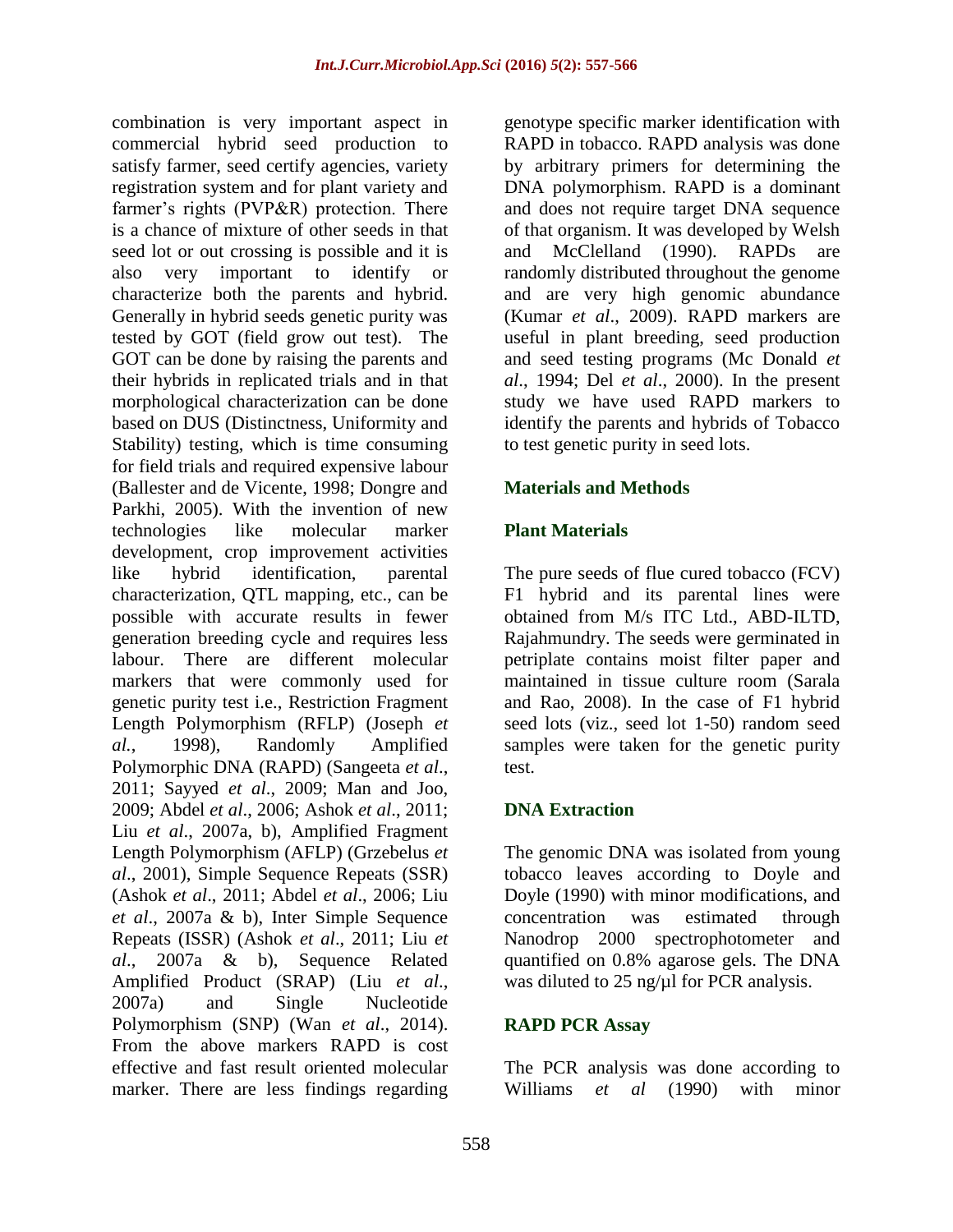modifications. Twenty random decamer primers (Operon Technologies Inc., USA) viz. OPA-01, OPA-02, OPA-03, OPA-04, OPA-05, OPA-06, OPA-07, OPA-08, OPA-09, OPA-10, OPB-01, OPB-02, OPB-03, OPB-04, OPB-05, OPB-06, OPB-07, OPB-08, OPB-09 and OPB-10 were used for the identification of both the female and male FCV tobacco parents and its F1 hybrid (Table 1). The polymerase chain reactions (PCR) were performed in a 25 µL mixture containing 25 ng of genomic DNA, 2 Units Taq polymerase (Bangalore Genei Pvt., Bangalore, India), 0.2 µM RAPD decamer primer, 0.20 mM dNTPs, 10X assay buffer and 2.5 mM MgCl2. Amplifications were performed on thermal cycler (BIORAD DNA Engine). The amplification was standardized as initial denaturation temperature  $95^{\circ}$ C for 5 minutes, followed by 35 cycles of denaturation at  $95^{\circ}$ C for 1 minute, primer annealing at  $37^{\circ}$ C for 1 minute, primer extension at  $72^{\circ}$ C for 2 minutes and a final primer extension at  $72^{\circ}$ C for 5 minutes. Amplified product was loaded into 1% agarose gel electrophoresis and stained with 0.5mg/ml ethidium bromide and gel pictures were captured under UV light. The bands were scored as 1 for presence and 0 for absence respectively.

## **Results and Discussion**

Ten polymorphic bands were scored for the F1 hybrid and its parents screening with RAPD markers. Out of twenty RAPD primers, three primers (OPA-5, OPB-9 and OPA-7) produce specific bands for female parent, male parent and F1 hybrid. These three primers were polymorphic. The primer OPA-5 produced five bands at 375 bp, 625 bp, 870 bp, 1400 bp and 2000 bp positions, within this primer 1400 bp and 625 bp size alleles were detected as polymorphic bands. In the primer OPA-5, the 1400 bp band was amplified in both male parent and hybrid but

it fails to amplify in female parent, unlike this 625 bp band was amplified in female and failed to amplify in both male parent and hybrid. This primer is specific to female parent and it can be useful for the identification of female parent (Figure 1). The primer OPB-9 amplified eight bands at 450 bp, 510 bp, 620 bp, 650 bp, 800 bp, 925 bp, 1000 bp and 1200 bp positions, this primer showed amplification specific to male parent. The primer OPB-9 showed polymorphic bands at 510 bp, 650 bp, 620 bp, 800 bp, 1000 bp and 1200 bp length. In primer OPB-9, the fragments of 1200 bp, 800 bp, 650 bp, and 510 bp were amplified only in male parent but others fails to amplify at that position. The primer OPB-9 can be useful for the identification of male parent (Figure 2). The results of primer OPA-7 amplification showed four bands at 375 bp, 550 bp, 950 bp and 1100 bp positions, out of four bands two polymorphic bands were detected at 550 bp and 950 bp. In primer OPA-7, 550 bp was amplified in both male parent and hybrid but female parent fails to amplify and it is a female parent specific band. The 950 bp size allele in OPA-7 primer was amplified in both female parent and hybrid, but fails to amplify male parent and it is a male parent specific band (Figure 3). In the primer OPA-7 all the alleles amplified in both parents were amplified in F1 hybrid and this primer is suitable for detection of both parents and its hybrid. These RAPD markers were analyzed twice for confirmation of nonspecific amplification. The RAPD primer OPA-7 can detect parents and hybrid in early seed stage itself, that will reduce the cost for field planting of offspring and their evaluation by grow out test.

#### **Scanning of FCV Hybrid Seed Lots with Identified RAPD Markers**

The primer OPA-7 was used for screening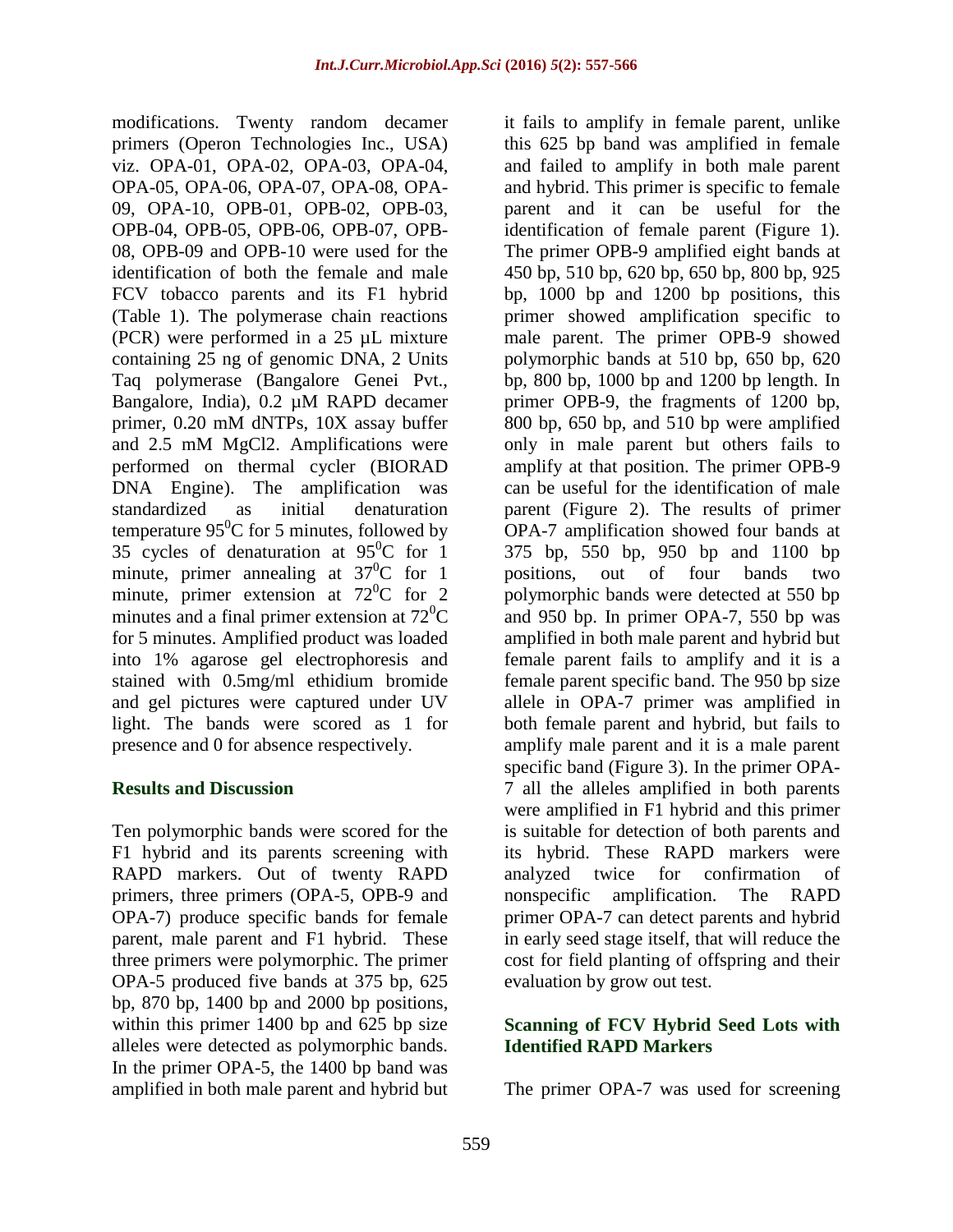of F1 hybrid seed lots (Seed lot 1-50). The randomly selected seedlings of FCV hybrid seed lots (100 plants) were screened with OPA-7 primer. In Seed lot-6 (S) three off type seedlings were detected (off type plants-S51, S87 and S89), which fails to amplify band at 1100 bp (Figure 4). The genetic purity of hybrid seed lots was calculated as number of off type seedlings to number of seedlings tested.

Number of off type seedling Number of seedlings tested X 100

Out of hundred hybrid seedlings three were

fail to amplify the band at 1100 bp. The percentage of genetic purity in seed lot-6 was 97%. Similarly in Seed lot-14 (T) hundred hybrid plants were tested with OPA-7 RAPD primer, out of hundred, four seedlings were fail to amplify the specific band at 1100 bp (off type plants-T20, T28, T62 and T100) (Figure 5). Then the percentage of genetic purity in Seed lot-14 was 96%. Similarly in Seed lot-31 (U) out of hundred seedlings tested with OPA-7 RAPD primer two seedlings fails to amplify the specific band at 1100 bp (off type plants-U17 and U32) (Figure 6). The genetic purity in Seed lot-31 was 98%.

| <b>Primer Name</b> | Primer sequence               |
|--------------------|-------------------------------|
|                    | $(5^{\degree} - 3^{\degree})$ |
| OPA-01             | CAGGCCCTTC                    |
| $OPA-02$           | TGCCGAGCTG                    |
| $OPA-03$           | AGTCAGCCAC                    |
| OPA-04             | AATCGGGCTG                    |
| OPA-05             | AGGGGTCTTG                    |
| OPA-06             | <b>GGTCCCTGAC</b>             |
| $OPA-07$           | GAAACGGGTG                    |
| OPA-08             | <b>GTGACGTAGG</b>             |
| OPA-09             | <b>GGGTAACGCC</b>             |
| $OPA-10$           | <b>GTGATCGCAG</b>             |
| OPB-01             | <b>GTTTCGCTCC</b>             |
| $OPB-02$           | TGATCCCTGG                    |
| OPB-03             | CATCCCCCTG                    |
| $OPB-04$           | <b>GGACTGGAGT</b>             |
| OPB-05             | <b>TGCGCCCTTC</b>             |
| $OPB-06$           | TGCTCTGCCC                    |
| OPB-07             | <b>GGTGACGCAG</b>             |
| $OPB-08$           | <b>GTCCACACGG</b>             |
| OPB-09             | TGGGGGACTC                    |
| $OPB-10$           | CTGCTGGGAC                    |

## **Table.1** RAPD Primer Sequences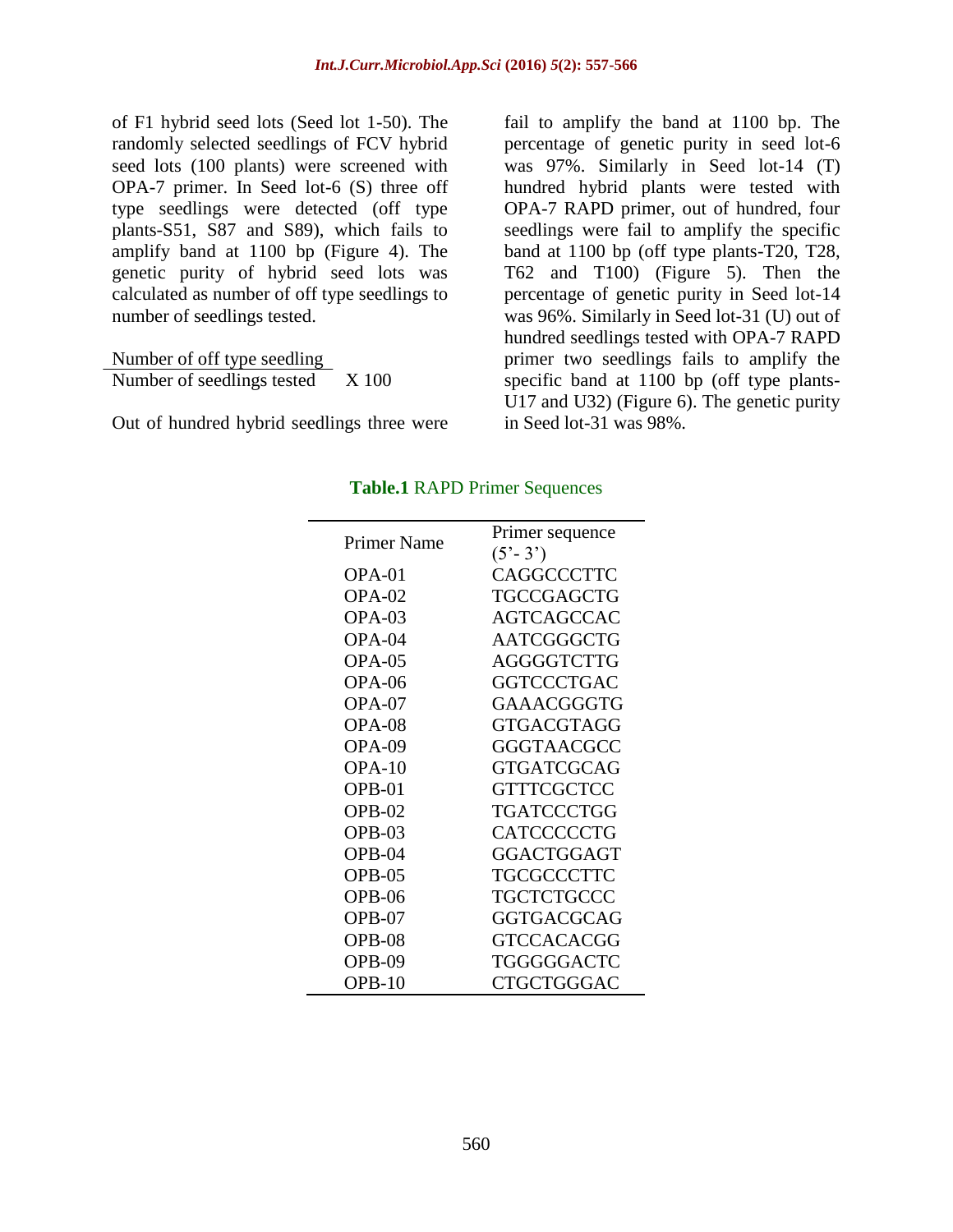**Figure.1** Amplification of Parents (Male and Female) and F1 with Opa-5 Primer ("L" Represents Ladder Dna, "M" Represents Male Parent, "F" Represents Female Parent and "F1" Represents F1 Offspring or Hybrid)



**Figure.2** Amplification of Parents (Male and Female) And F1 with Opb-9 Primer ("L" Represents Ladder Dna, "M" Represents Male Parent, "F" Represents Female Parent and "F1" Represents F1 Offspring or Hybrid)



**Figure.3** Amplification of Parents (Male and Female) and F1 with Opa-7 Primer ("L" Represents Ladder Dna, "M" Represents Male Parent, "F" Represents Female Parent and "F1" Represents F1 Offspring or Hybrid)

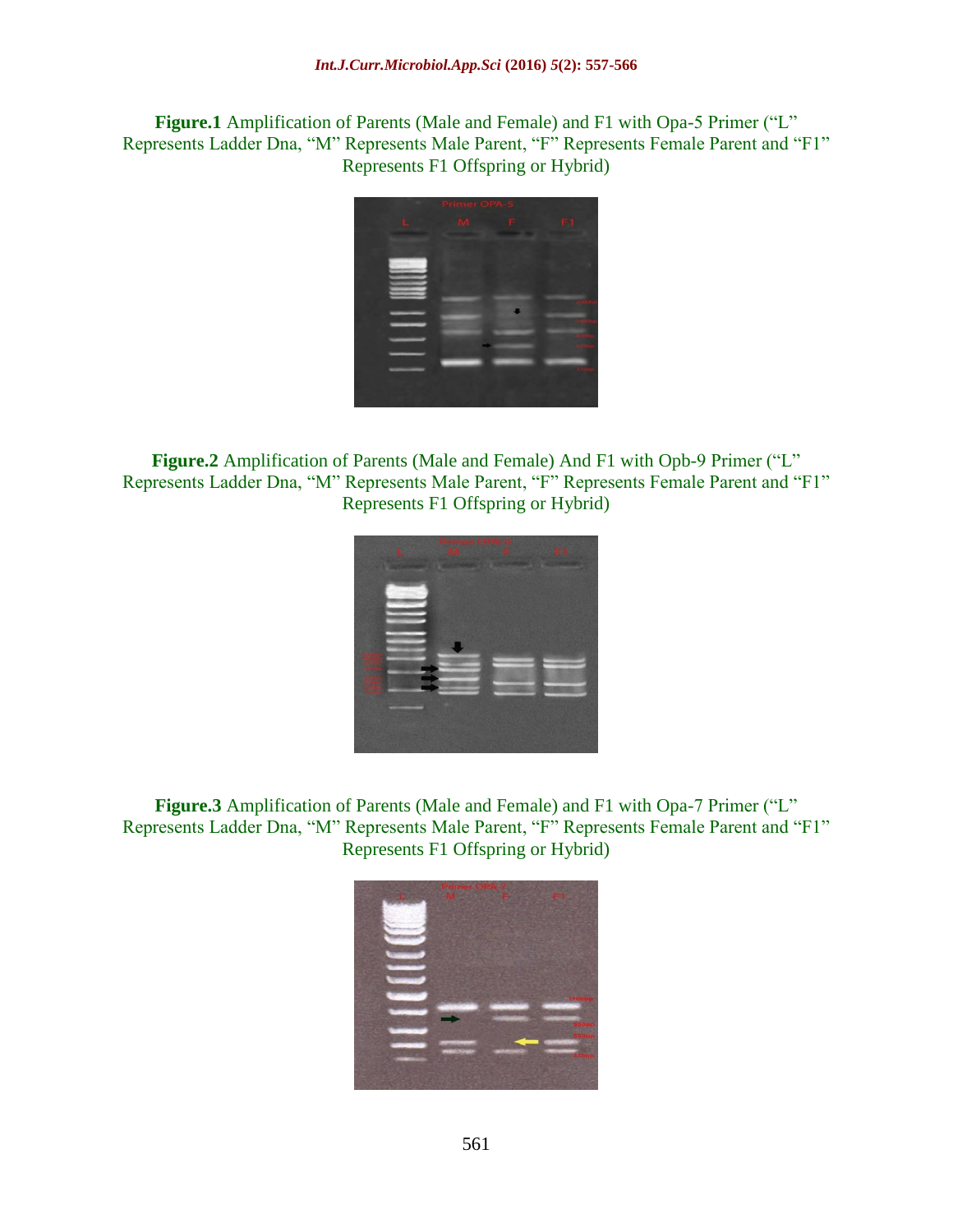**Figure.4** Hybrid Testing with Opa-7 Primer in Seed Lot 6 (S) ("L" Represents Ladder Dna, "M" Represents Male Parent, "F" Represents Female Parent, "F1" Represents F1 Offspring or Hybrid, "S8 to S100" Represents Individual Plant in Seed Lot 6 and Arrow Mark Showing Missing Band Represents Off Types)



**Figure.5** Hybrid Testing with Opa-7 Primer in Seed Lot 14 (T) ("L" Represents Ladder Dna, "M" Represents Male Parent, "F" Represents Female Parent, "F1" Represents F1 Offspring or Hybrid, "T1 To T100" Represents Individual Plant in Seed Lot 14 and Arrow Mark Showing Missing Band Represents Off Types)



**Figure.6** Hybrid Testing with Opa-7 Primer In Seed Lot 31 (U) ("L" Represents Ladder Dna, "M" Represents Male Parent, "F" Represents Female Parent, "F1" Represents F1 Offspring or Hybrid, "U5 to U100" Represents Individual Plant in Seed Lot 31 and Arrow Mark Showing Missing Band Represents off Types)

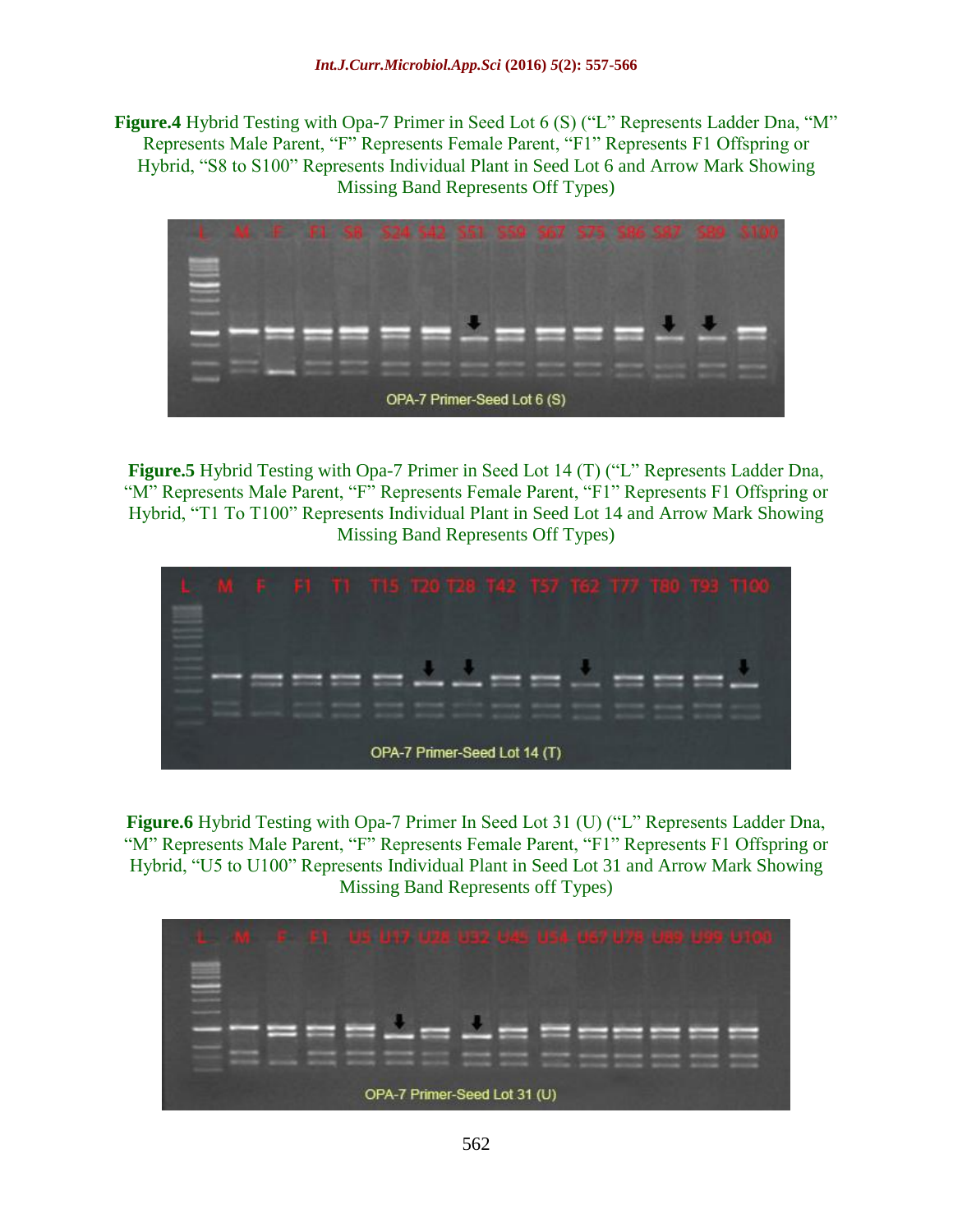There was less reports in tobacco parents and its hybrid identification and their usage in genetic purity of tobacco hybrids and with RAPD markers it is the first report in India. Thirty SSR markers were used by Katarina *et al* (2010) for identification of ten Macedonia tobacco varieties in which twenty four SSR were used for identification of Macedonia tobacco varieties like Prilep varieties (4); broad-leaf varieties (2) and Yaka and Djebel varieties (4). Similarly with twelve ISSR primers forty tobacco cultivars showed polymorphism by Edrisi *et al* (2012). Samizadeh *et al* (2013) were reported genetic diversity in eighty nine flue-cured tobacco varieties with twelve ISSR markers, in which UBC817, UBC824 and UBC873 were useful for tobacco cultivars identification. Sarala and Rao (2008) reported genetic diversity in eight FCV tobacco varieties (Hema, VT 1158, Hemadri, Kanthi, CM 12, Kanchan, Bhavya and FCV Special) and two burley cultivars (Banket-A1 and BSRB-II) with twenty four RAPD primers, in which ten primers showed 100% polymorphism that can be useful for variety identification.

Similarly in other crops there are number of reports of varietal identification and genetic purity of F1 hybrids. Rom *et al* (1995) identified three tomato parents and their hybrids with four RAPD primers and they have used these primers for genetic purity testing. Yadav *et al* (2001) assessed genetic purity in DCH-32 cotton hybrid and their parental lines using RAPD markers and field GOT both showed similar results. Rao *et al* (2001) were reported genetic purity in twenty four pearl millet genotypes (A, B, R lines) and their seven hybrids with thirty one RAPD primers in which four RAPD primers (OPA-4, OPA-18, OPA-12 and OPB-18) were helpful for detection of twenty four genotypes and they were suitable for hybrid analysis. Liu *et al* (2007a) reported genetic

purity in two hundred and twenty eight cabbage hybrid seeds with male and female parent specific two RAPD, two ISSR and one SSR primers and observed eight selfed and off type plants with both molecular and field grow out trials (GOT). Sangeeta *et al* (2011) tested seven RAPD for characterization of DCH-32 cotton hybrid and its parents, in which three primers distinguish F1 hybrid from its parental lines.

Similarly in other crop like tomato (Liu *et al*., 2007b; Ilbi *et al*., 2004), corn (Andreoli *et al*., 2006), capsicum (Mongkolporn *et al*., 2004), maize (Bakari 2015), rice (Santhy *et al*., 2003; Sayyed *et al.*, 2009; Galal *et al*., 2014), cotton (Vamadevaiah *et al*., 2006; Rajput *et al*., 2007); Dongre and Parkhi, 2005; Ashok *et al*., 2011), cucumber (Li *et al*., 2008), oil palm (Satish and Mohankumar, 2007), radish (Man and Joo, 2009), carrot (Grzebelus *et al*., 2001),

Tea (Wan *et al*., 2014) parents specific and hybrid specific alleles were identified and these primers utilized for genetic purity of hybrids.

In the present study we have reported three polymorphic RAPD primers (OPA-5, OPB-9 and OPA-7) out of twenty primers. OPA-5 primer is specific to female parent and OPB-9 primer is specific to male tobacco parent. In our studies we have observed single primer OPA-7 that can distinguish both male parent, female parent and their hybrids. This primer OPA-7 was utilized for hybrid purity testing against hybrid seed lots (1-50), in which few plants in seed lot 6, 14 and 31 were observed off types due to the mixture of other cultivars. This RAPD primer can access the genetic purity in hybrid seed lots which does not require any field grow out tests and in seed level it can detect the percentage of purity.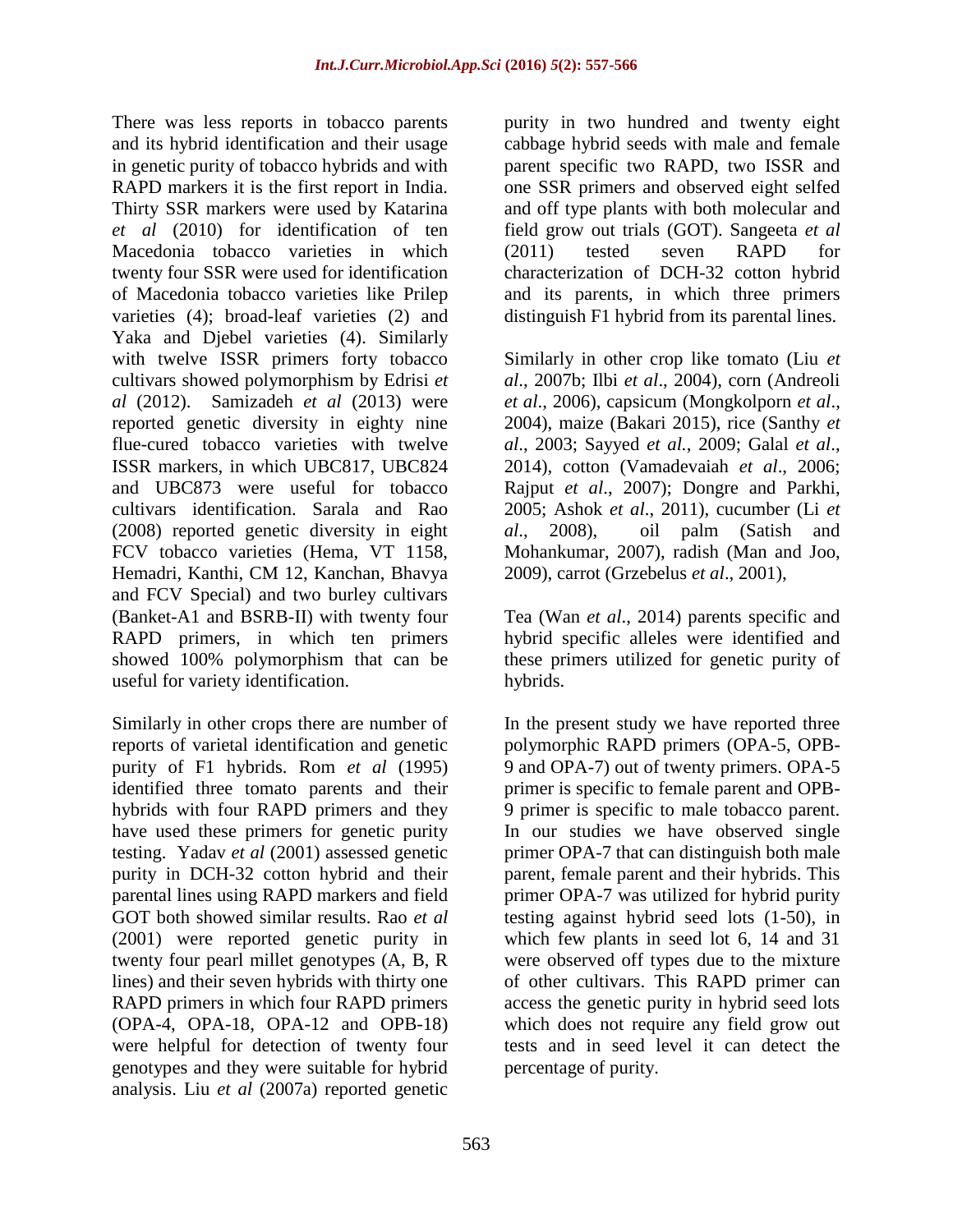## **References**

- Abdel, M.A.L., Ahmed, M.M.M. and Ali, B.A. 2006. Application of molecular markers for hybrid maize (*Zea mays*  L.) identification. *Journal of Food, Agriculture & Environment*. 4 (2): 176-178.
- Amrapali, A.A., Sakhare, S.B., Kulwal, P.L., Dhumale, D.B. and Abhilasha, K. 2008. RAPD profile studies in Sorghum for identification of hybrids and their parents. *International Journal of Integrative Biology*. 3(1): 18.
- Andreoli, C., Carvalho, C.C. and Andirade, R.V. 2006. Yield losses due to inbreeding and the use of molecular marker (RAPD) for assessment of genetic purity in hybrid corn (*Zea mays* L.). *Revista Brasileira-de-Milho-e-Sorgo*. 5(1): 1-14.
- Ashok, B.D., Mamta, P.R., Manoj, R.B. and Kshanada, J.M. 2011. Identification and genetic purity testing of cotton F1 hybrid using molecular markers. *Indian journal of Biotechnology*. 10, 301-306.
- Bakari, A.M. 2015. Assessment of seed genetic purity of hybrid maize variety UH6303 in southern highlands of Tanzania by random amplified polymorphic DNA (RAPD) markers. *African Journal of Agricultural Research*. 10(30): 2911-2918.
- Ballester, J. and Vicente, M.C.de. 1998. Determination of F1 hybrid seed purity in pepper using PCR-based markers. *Euphytica*. 103, 223-226.
- Del, P.L., Abet, M., Sorrentino, C., Acanfora, F., Cozzolino, E. and Di, M.A. 2000. Genetic variability in *Nicotiana tabacum* and *Nicotiana* species as revealed by RAPD procedure. *Beiträge zur tabakforshung. Int. Contrib. Tobacco*

*Res*. 19, 1-15.

- Dongre, A. and Parkhi, V. 2005. Identification of cotton hybrid through the combination of PCR based RAPD, ISSR and microsatellite markers. *J. Plant Biochem. Biotechnol*. 14, 53-55.
- Doyle, J.J. and Doyle, J.L. 1990. Isolation of plant DNA from fresh tissue. *Focus*. 12, 13-15.
- Edrisi, M.K., Samizadeh, L.H. and Shoaei, D.M. 2012. Assessing the genetic diversity of tobacco (*Nicotiana tabacum* L.) varieties. *Crop Breeding Journal*. 2(2): 125-132.
- Galal, O.A., Mahmoud, I.A.Y., Mona, A., Ahmed, T.G. and Said, A.D. 2014. Assessment of genetic purity of some hybrid rice parental lines using protein profile and fertility restorer gene linked markers. *International Journal of Biotechnology Research*. 2(6): 75-88.
- Grzebelus, D., Senalik, D., Jagosz, B., Simon, P.W. and Michalik, B. 2001. The use of AFLP markers for the identification of carrot breeding lines and F1 hybrids. *Plant Breeding*. 120(6): 526-528.
- Ilbi, H., Waters, C.M. and Bolkan, H.A. 2004. Sequence extension of RAPD markers to increase their utility for hybrid purity testing in tomato. *Seed Sci. Technol*. 32, 197-203.
- Joseph, J.K., James, M.B. and Michael, J.H. 1998. Variability for Restriction Fragment Length Polymorphism's (RFLPs) and Relationships among Elite commercial Inbred and virtual Hybrid onion populations. *J. Amer. Soc. Hort. Sci*. 123(6): 1034-1037.
- Katarina, D., Ivana, M., Kiril, F., Ognen, S. and Georgi, D.E. 2010. Genetic Variability of Macedonian Tobacco Varieties determined by Microsatellite Marker Analysis.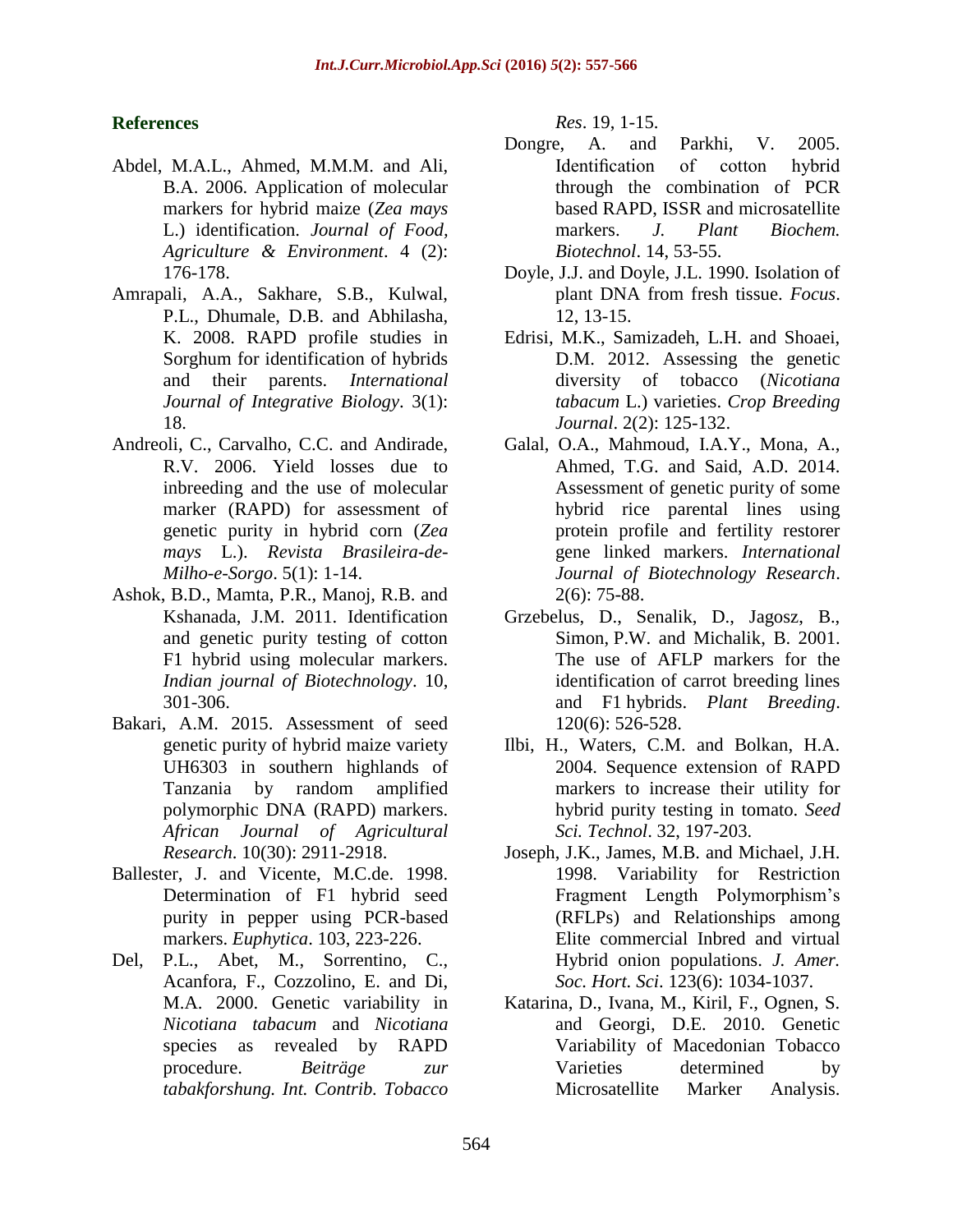*Diversity*. 2, 439-449.

- Kumar, P., Gupta, V.K., Misra, A.K., Modi, D.R. and Pandey, B.K. 2009. Potential of molecular markers in Plant Biotechnology. *Plant Omics Journal*. 2(4): 141-162.
- Li, X., Liu, L., Gong, Y., Wang, Y., Fu, B., Hou, X., Zhu, X., Yu, F. and Shen, H. 2008. Molecular testing of cucumber hybrid genetic purity with RAPD marker. *Seed Sci. Technol*. 36, 440- 446.
- Liu, L., Yan, W., Yi-Qin, G., Tong-Min, Z., Guang, L., Xiao-Yan, L. and Fan-Min, Y. 2007b. Assessment of genetic purity of tomato (*Lycopersicon esculentum* L.) hybrid using molecular markers. *Scientia Horticulturae*. 115(1): 7-12.
- Liu, L., Guang, L., Yiqin, G., Wenhao, D., Yan, W., Fanmin, Y. and Yunying, R. 2007a. Evaluation of Genetic Purity of F1 Hybrid Seeds in Cabbage with RAPD, ISSR, SRAP, and SSR Markers. *Hortscience*. 42(3):724-727.
- Man, K.H. and Joo, S.C. 2009. Seed purity test and genetic diversity evaluation using RAPD markers in Radish (*Raphanus sativus* L.). *Korean Journal of crop sciences*. 54(4): 346- 350.
- McDonald, MB., Elliot, L.J. and Sweeney, P. 1994. DNA extraction from dry seeds for RAPD analysis in varietal identification studies. *Seed Sci. Technology*. 22, 171-176.
- Mongkolporn, O., Dokmaihom, Y., Kanchana, C. and Pakdeevraporn, P. 2004. Genetic purity test of hybrid capsicum using molecular analysis. *J. Hortic. Sci. Biotechnol*. 79(9): 449- 451.
- Nicolas, S., James, N.D.B., Sonia, O., Nicolas, B., Lucien, B., Adrian. W., Simon, G., Manuel, C.P. and Nikolai, V.I. 2014. The tobacco genome

sequence and its comparison with those of tomato and potato. Nature *Communications*. 5, 1-9.

- Patrick, S.S. and Roger, P.W. 1998. The molecular basis of Cytoplasmic male sterility and fertility restoration. *Trends in Plant Sciences*. 3(5): 175- 180.
- Rajaput, H.J., Patil, R.B. and Shinde, S.M. 2007. Biochemical and molecular characterization of cotton hybrids. *Ann. Plant Physiol*. 21(1): 51-54.
- Rao, K.S.S., Varies, A., Mohapatra, T., Kumari, K.A. and Sharma, S.P. 2001. Electrophoresis of seed esterase and RAPD analysis for identification of hybrids and parental lines of pearl millet (*Pennisetum glaccum* L.). *Plant Varieties and Seeds*. 14(1): 41- 52.
- Rom, M., Bar, M., Rom, A., Pilowsky, M. and Gidoni, D. 1995. Purity control of F1 hybrid tomato cultivars by RAPD markers. *Plant Breed*. 114, 188-190.
- Samizadeh, L.H., Mohsenzadeh, G.M., Edrisi, M.K., Shoaeid, D.M. and Aalami, A. 2013. Assessing the genetic diversity of 89 flue-cured tobacco varieties using morphological traits and inter-simple sequence repeat markers. *Crop Breeding Journal*. 3(2): 79-85.
- Sangeeta, I.M., Biradarpatil, N.K., Hanchinal, R.R., Vyakaranahal, B.S., Janagoudar, B.S. and Katageri, I.S. 2011. Characterization of DCH-32 cotton hybrid and parental lines by SDS-PAGE and RAPD marker. *Karnataka Journal of Agricultural Sciences*. [24\(3\): 396-399.](http://14.139.155.167/test5/index.php/kjas/issue/view/174)
- Santhy, V., Dadlani, M., Mohapatra, T. and Sharma, S.P. 2003. Identification of the parental lines and hybrids of rice (*Oryza sativa* L.) using RAPD markers. *Seed Sci.Technol*. 31(1):